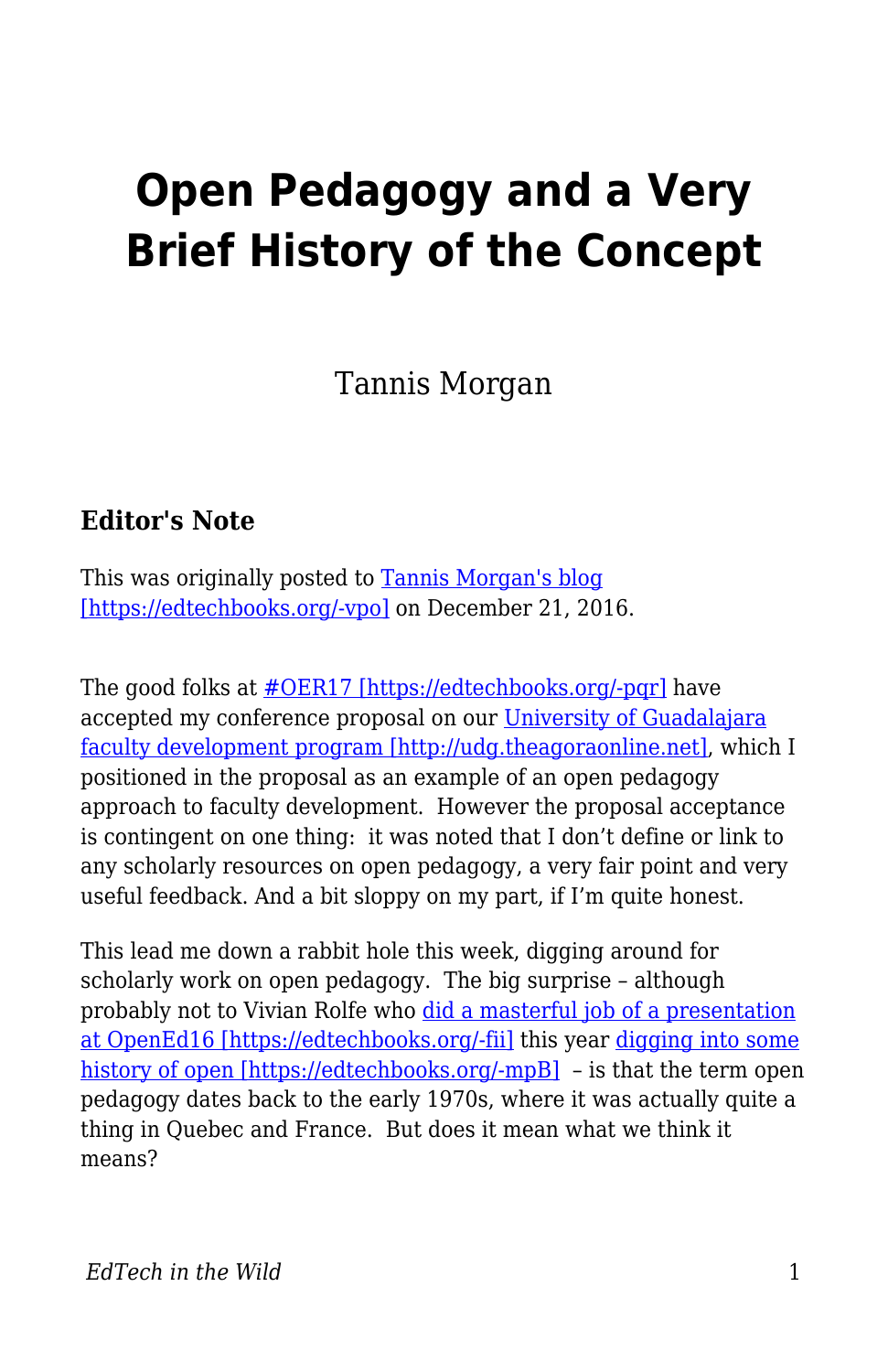One of the oldest references comes from Canada's own Claude Paquette, [who in this article from 1979 \[https://edtechbooks.org/-](http://www.erudit.org/culture/qf1076656/qf1208689/51334ac.pdf) [BSt\]](http://www.erudit.org/culture/qf1076656/qf1208689/51334ac.pdf) states that open pedagogy has already been in place for almost 10 years, and lays out some foundational principles in his paper as well as this one [from 2005 \[https://edtechbooks.org/-HZN\]](http://arc-en-ciel.csdm.ca/files/Pedagogie-ouverte-et-interactive.pdf). His 1995 paper talks about open pedagogy with a historical distance that can only be appreciated if you've embraced a novel idea and watched it succeed and fail simultaneously. Consider this passage for example:

La nécessité d'une rupture avec la pédagogie encyclopédique charmait les plus progressistes et les plus innovateurs d'entre nous, alors que les tenants de la rénovation pédagogique ne cherchaient que quelques nouveaux trucs pour enjoliver la pédagogie de la bonne réponse sans en questionner les fondements et les pratiques.

The necessary rupture with textbook pedagogy charmed the most progressive and most innovative of us, while those for pedagogical renewal were only looking for new techniques to liven things up without questioning the foundation and practices. (my translation)

Paquette outlines 3 sets of foundational values of open pedagogy, namely: autonomy and interdependence; freedom and responsibility; democracy and participation. He goes into some detail about these, but us ed tech folks will recognize some of the themes – individualized learning, learner choice, self-direction, – to name a few. He even talks about "open activities" as the big innovation in open pedagogy, whereby students simultaneously use their multiple talents in learning situations, and this process of learning is "interactional" (aka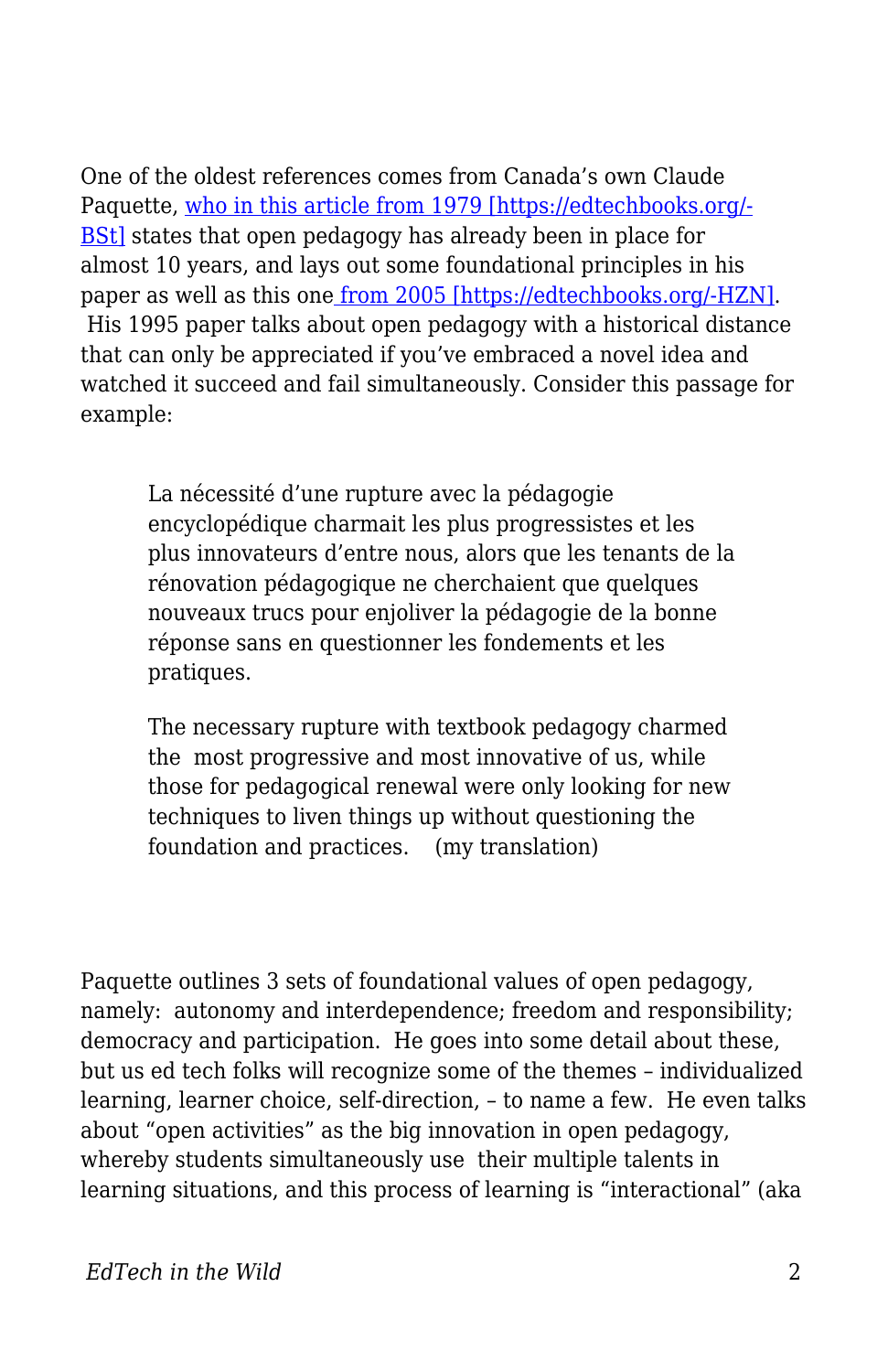social and connected). For Paquette, open is very much about learner choice, (albeit for him this is really about creating a classroom environment where this can be optimized). Good stuff right?

Of course, this becomes much more fascinating if you consider the sociopolitical context in which these ideas were playing out. [Quebec had just experienced a cultural revolution](https://en.wikipedia.org/wiki/Quiet_Revolution) [\[https://edtechbooks.org/-CJp\]](https://en.wikipedia.org/wiki/Quiet_Revolution) which lead to a rupture of the stronghold of the Catholic church on pretty much all of Quebec society, and from which emerged, among other things, an educational reform and [establishment of a CEGEP system in Quebec](https://en.wikipedia.org/wiki/CEGEP) [\[https://edtechbooks.org/-vpr\]](https://en.wikipedia.org/wiki/CEGEP) (tuition free post secondary colleges). This is significant in that prior to this rupture, post secondary education was largely accessible only to the (English) elite, and public education pretty much ended at age 14.

Meanwhile in Europe, there were [similar educational reform](https://en.wikipedia.org/wiki/May_1968_events_in_France) [ambitions \[https://edtechbooks.org/-qgA\]](https://en.wikipedia.org/wiki/May_1968_events_in_France) and the language education world had embraced ideas of autonomy and self-direction in reaction to a number of sociocultural currents, which are nicely wrapped up for us in [this 1995 article by Gremmo and Riley](http://people.exeter.ac.uk/zhhm201/1-s2.0-0346251X95000022-main.pdf) [\[https://edtechbooks.org/-ccAZ\]](http://people.exeter.ac.uk/zhhm201/1-s2.0-0346251X95000022-main.pdf). There are quite a few gems to consider in here in the context of how we talk about open and open pedagogy currently. For example, the abstract starts us off with a bang in situating autonomy and self direction against a backdrop of:

minority rights movements, shifts in educational philosophy, reactions against behaviourism, linguistic pragmatism,wider access to education, increased internationalism, the commercialization of language provision and easier availability of educational technology (p.151)

Plus ca change…

*EdTech in the Wild* 3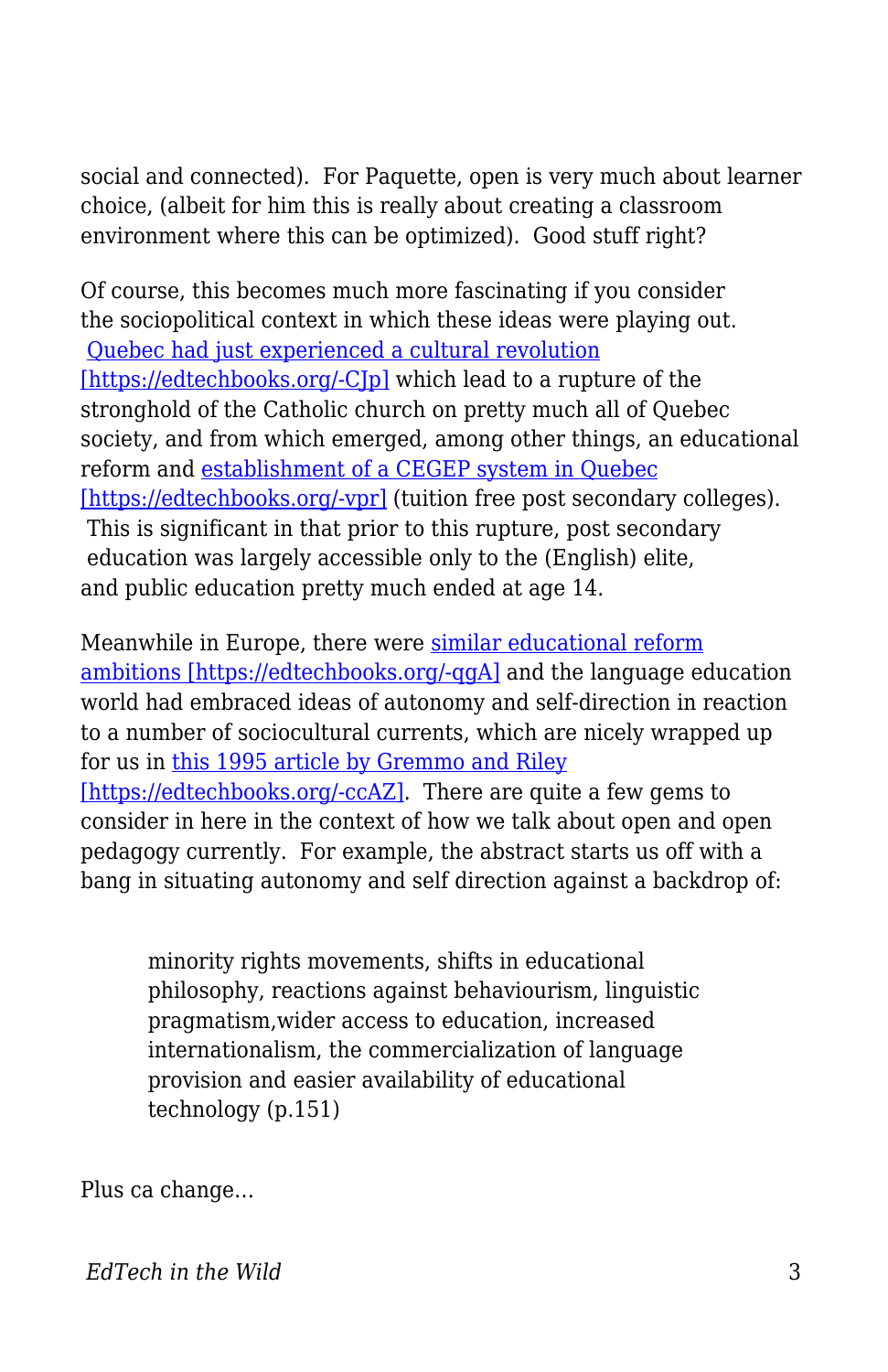Another gem discusses the role of technology in facilitating autonomy:

(4) Developments in technology have made an undeniable contribution to the spread of autonomy and self-success. The tape-recorder, the fast-copier, TV and the video-recorder, the computer, the photocopier, magazines, newspapers, fax and e-mail, all provide a rich variety of tools and techniques for the implementation of self-directed learning. In institutional terms, the facilities have been gathered together to form the resource centres (mediatheques, sound libraries, etc.) which will be discussed below. However, experience shows that the price of autonomy is eternal vigilance: there is a strong and repeated tendency for the introduction of some new technology by enthusiastic "technicians" to be accompanied by a retrograde and unreflecting pedagogy. A grammar drill on a computer is still a grammar drill and if learners are given little choice (or no training, which comes to the same thing) then it is a travesty to call their programmes "self-directed". (p. 153)

Again, some familiar themes are discussed in this article: flexible learning, vast increases in university population, wider access to education, internationalism, commercialization.

So how does this compare to the foundational principles on which the current open pedagogy movement rests? At the moment, the current strand of open pedagogy seems to be defined by its use and creation of open materials. Consider for example [this description from the OE](http://www.oeconsortium.org/info-center/topic/pedagogy-and-oer/) [consortium \[https://edtechbooks.org/-hRhD\]](http://www.oeconsortium.org/info-center/topic/pedagogy-and-oer/).

Or this poster for an event at CUNY.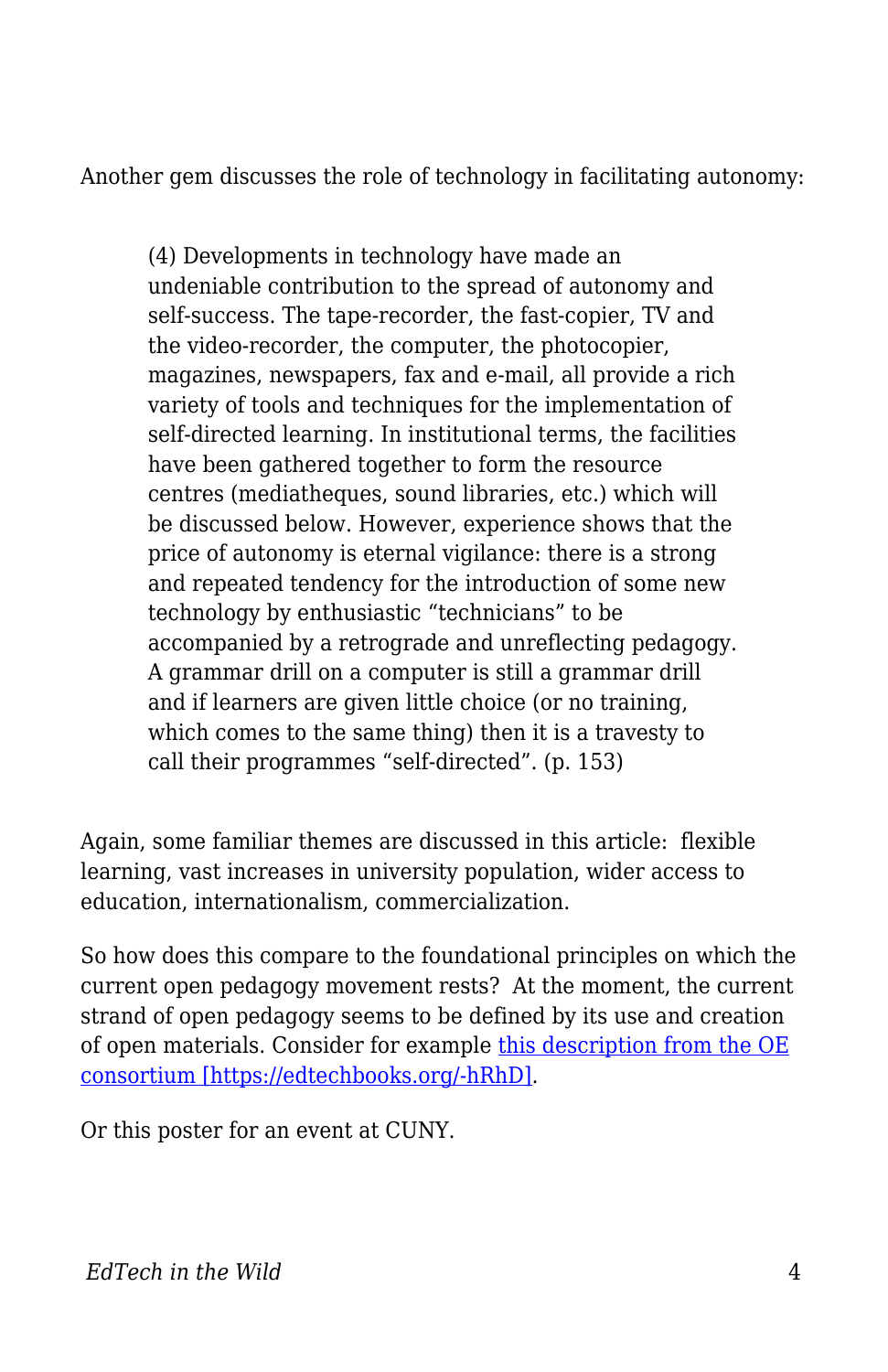

Or this blog pos[t from David Wiley, \[https://edtechbooks.org/-](http://opencontent.org/blog/archives/2975) [Frx\]](http://opencontent.org/blog/archives/2975) where he discusses the disposable assignment.

In other words, open pedagogy is currently a sort of proxy for the use and creation of open educational resources as opposed to being tied to a broader pedagogical objective. Of course, this isn't to say that the OER movement lacks foundational values and broader objectives – if anything, so much of the 1970s open pedagogy and autonomy world seems to resonate. In fact, I find it quite fascinating that [the authors](https://nextthought.com/thoughts/2015/02/ten-qualities-of-open-pedagogy) [of this post on the 8 qualities of open pedagogy](https://nextthought.com/thoughts/2015/02/ten-qualities-of-open-pedagogy) [\[https://edtechbooks.org/-sob\]](https://nextthought.com/thoughts/2015/02/ten-qualities-of-open-pedagogy) seem to arrive at a similar place as our 1970s counterparts. But it does raise the question as to whether we are being ambitious enough in our articulations and aspirations for open pedagogy. And to Vivian Rolfe's point made at OpenEd 16, are we are paying enough attention to voices of the past?